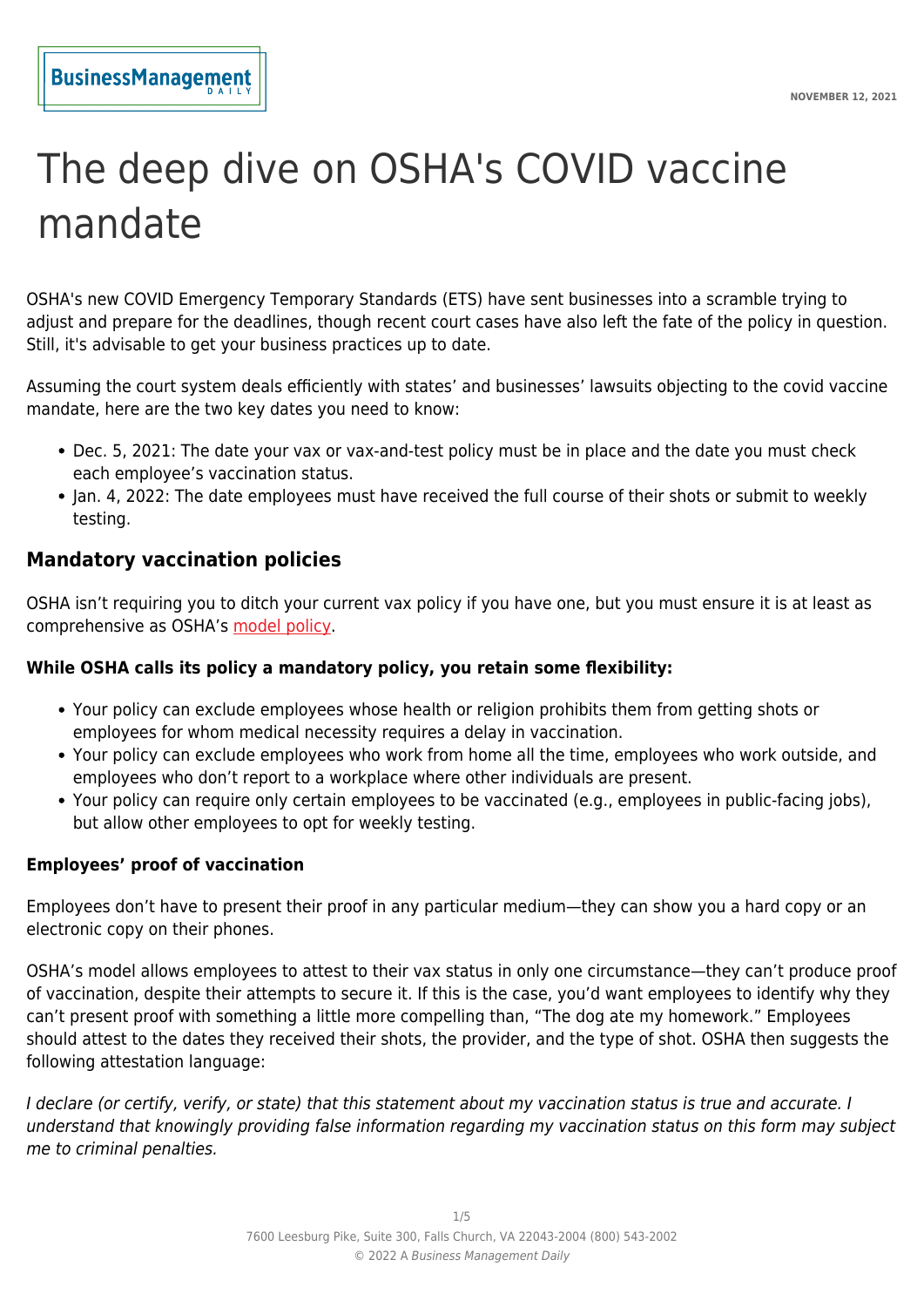Employees who continue to refuse to get shots can be disciplined, including being terminated.

Forged vaccination cards have become a cottage industry. OSHA acknowledges this by stating you're not responsible for determining the authenticity of employees' proof, but you must provide notice to employees that criminal penalties—up to \$10,000 in fines or six months in prison—will apply if their proof is bogus. Warning: These penalties apply to you, too, if you know an employee's proof is fake but accept it anyway.

## **Pay issues**

If you're going to require employees to get shots, you're most likely going to have to pay them for the privilege. The mandate says you may be on the hook for up to four hours pay at employees' regular rate of pay if employees seek shots on company time. It also breaks down the time:

- Travel time per employee: 15 minutes each way per shot.
- Pre-shot wait time per employee: 5 minutes per shot.
- Post-shot wait time per employee: 20 minutes per shot..

Obviously, travel times will differ, but my pre-booster shot waiting time was longer than five minutes because the nurse administering the shots was late. And there may be other hang-ups, like faulty paperwork or a text that isn't returned to confirm the appointment, which of course, creates all the paperwork.

If it takes employees longer than four hours, the extra time can be unpaid or they can use their accrued leave. What you can't do is fire them for being out of the office for longer than four hours. And while employees' total time away from the office may clock in at less than four hours, you might just have to take their word for this time. Really, how can you track it?

You don't have to pay employees who get shots on their days off.

You must also provide a reasonable amount of paid sick leave to employees, including to employees who don't ordinarily qualify for paid sick leave, who need to recover from their shots. OSHA says two days is reasonable, with these limitations:

- Employees can be required to use their PTO time.
- If you provide employees with sick time and vacation time, they can only be required to use their sick time.
- You can't require employees without accrued sick time to borrow time or to accrue negative paid sick leave.

# **Testing is best, but...**

Not every employee needs to get shots and there may be a contingent who can't get shots or who just don't want them. OSHA's vax-or-test-and-mask regimen is the alternative to a mandatory vaccine policy. But it is a policy and you have to have a written one in place by Dec. 5.

OSHA has a [model policy](https://www.osha.gov/sites/default/files/covid-19-ets2-sample-employee-choice-vaccination-policy.docx) you can consider using.

To ensure proper enforcement, employees must still report their vaccination status to you by Dec. 5.

#### **Testing details**

Employees who aren't fully vaccinated (i.e., they've received just one dose of the two-dose Moderna or Pfizer vaccines or no dose of the Johnson & Johnson vaccine), including employees you have accommodated, must be tested weekly for the virus. They must provide documentation of their most recent test result to you every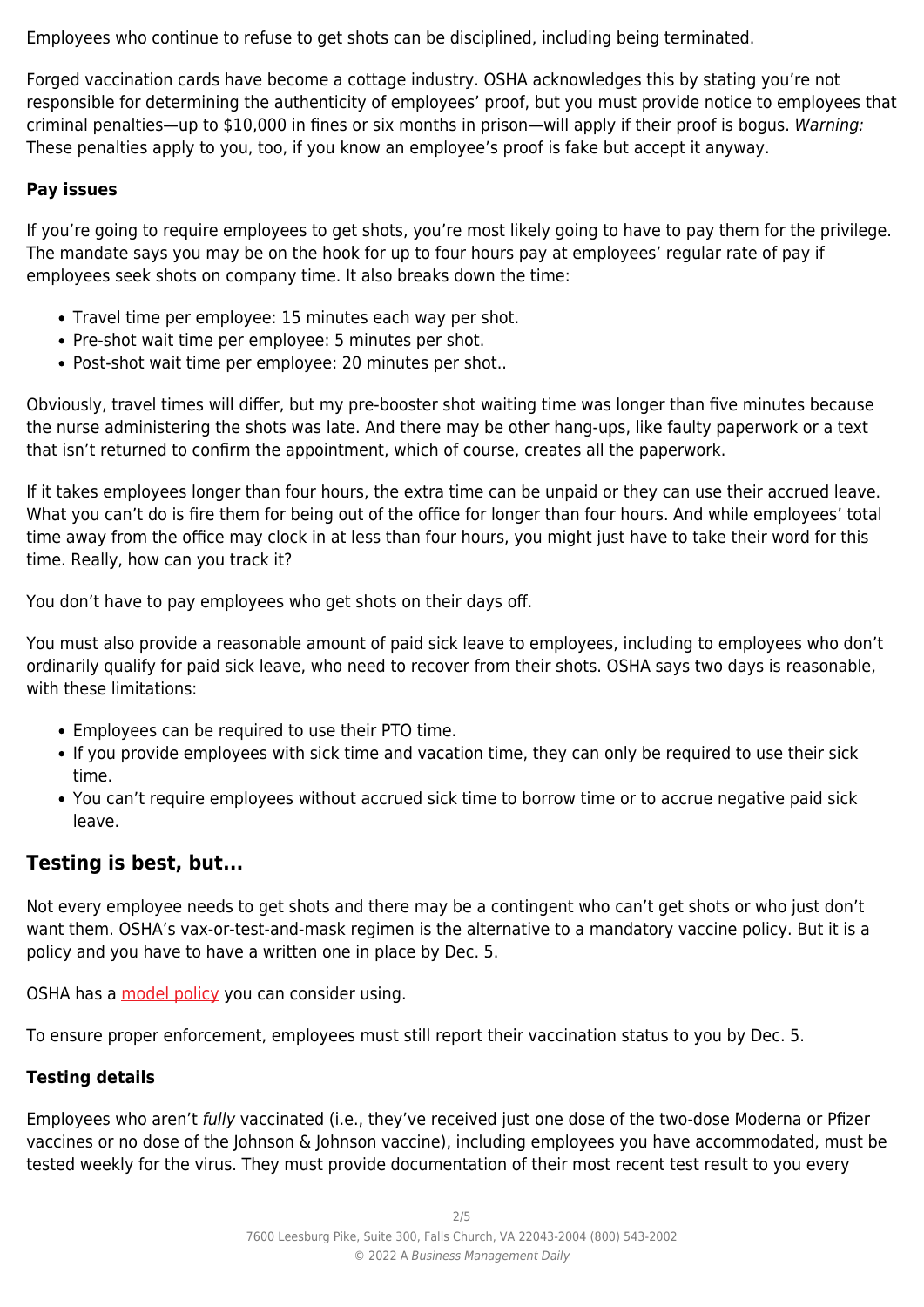seven days. Employees must be tested regardless of whether they're experiencing any symptoms of the virus.

Exception: Employees who've received a positive test result or those who have been diagnosed with the virus can't be tested for 90 days following the date of their positive test or diagnosis. They must wear masks when they return to the office.

The mandate specifies which covid tests are acceptable and, yes, this means you will become an expert on acceptable tests and testing procedures:

- Tests must be cleared, approved, or authorized, including in an Emergency Use Authorization, by the Food and Drug Administration.
- Tests must be administered according to their authorized instructions.
- Employees can't administer and read their own tests, unless you or an authorized telehealth proctor observe them.

Examples of acceptable tests include tests processed by labs (including tests employees take at home), proctored over-the-counter tests, point-of-care tests and tests where specimen collection and processing are either done or observed by you.

Unless you have a good reason, employees don't need to get tested during working hours. According to the [Wage and Hour Division](https://www.dol.gov/agencies/whd/flsa/pandemic#4), while you have to pay nonexempts who get tested during the workday, paying them to take tests on their days off isn't cut and dried. You must pay if taking the test is necessary for the work nonexempts are paid to do. So you'll probably have to pay nonexempts who work in public-facing jobs.

You must maintain records of each test for each employee. These records are considered medical records, so keep them confidential. However, there is no record-retention period beyond the expiration date of the mandate. Note: We don't know when the mandate will expire.

Employees who don't provide their test results to you can't come to work. They can telecommute, if you and they agree. If there is no agreement, employees can use their accrued time; if they have no time, the mandate doesn't require you to pay them. On the other hand, other laws may require you to pay.

The mandate also doesn't require you to pay for the tests. But, again, it notes other laws may require you to pay. It's been pointed out to us that employers often foot the bill when employees need a medical or religious accommodation. This rule would probably apply here, which seems fair. But the opposite is also true: Employees who just don't want to get shots have to pay the piper.

# **Mask up**

Employees must wear masks when they're in the office, regardless of whether you've taken other precautions, like installing plexiglass dividers or you're enforcing physical distancing. Again, you're not required to pay for the masks, but the same caution applies: other laws may require you to pay.

Employees don't have to mask up if they're alone in an office with walls and a door (sorry residents of cube and shared-desk farms), when they're eating or drinking, when they're wearing respirators or when masking isn't feasible or creates a greater hazard.

Unfortunately, you will become the mask police. The mandate requires you to ensure employees' masks cover their nose and mouth and are replaced when they're wet, soiled or damaged.

# **COVID vaccine mandate miscellaneous considerations**

We've highlighted the key issues regarding OSHA's vaccine mandate. But like all good federal rules, the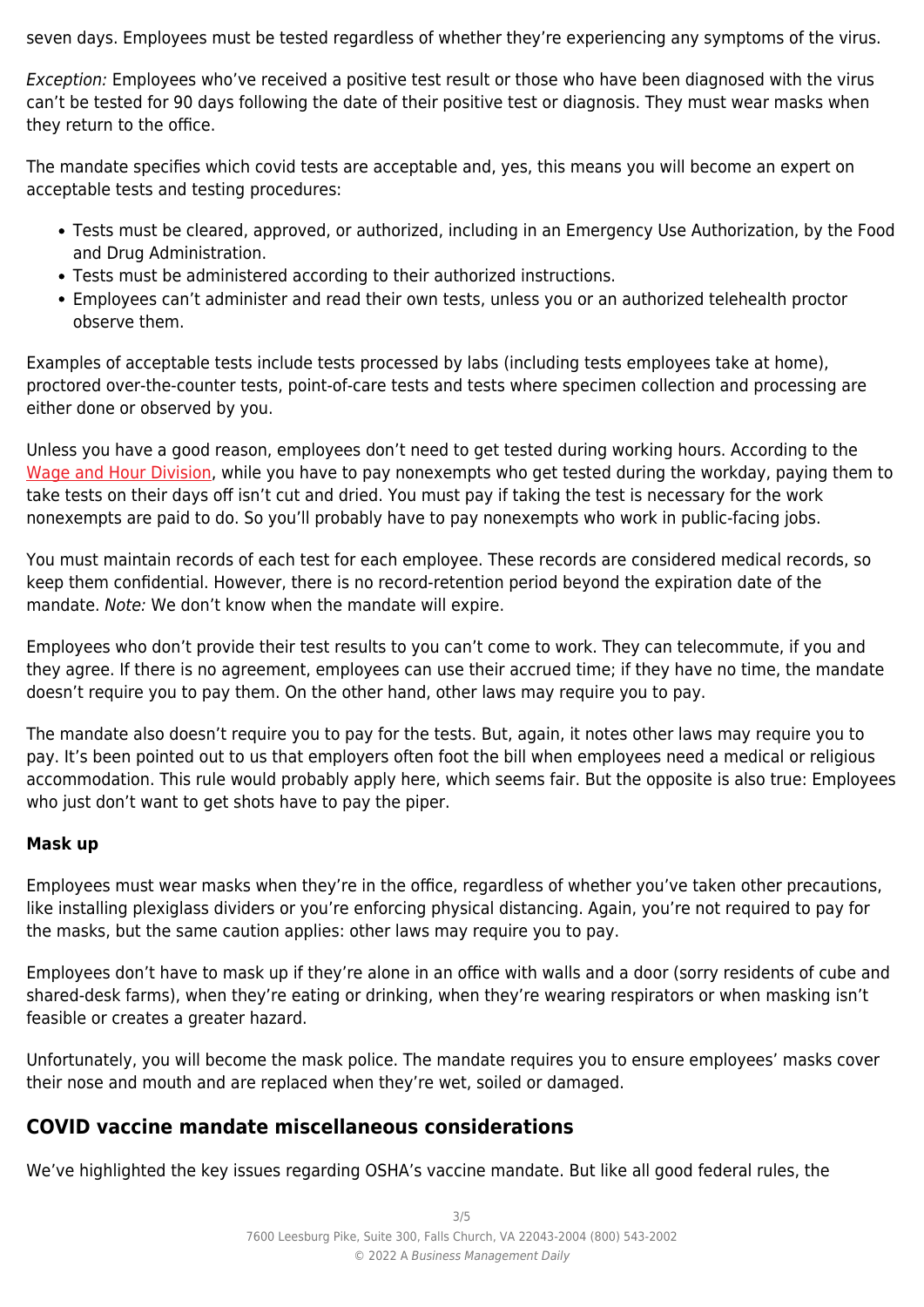mandate is long and complex, which means smaller items can fall by the wayside. Today we're covering some miscellaneous provisions and one unexpected issue the mandate seems to have raised.

### **Removing employees with infections from the workplace**

Regardless of their vax status, employees must promptly inform you if they test positive or are diagnosed with the coronavirus. You must immediately remove them from the workplace once you receive this notification. Employees can return to work when they:

- Receive negative results on nucleic acid amplification tests after a positive result on antigen tests.
- Meet the CDC's [return to work criteria.](https://www.cdc.gov/infectioncontrol/guidelines/isolation/index.html)
- Receive the go-ahead from a licensed health-care provider.

"Promptly" is a bit vague in this situation and unfortunately, OSHA doesn't do much to clear it up. OSHA: Prompt means notifying you as soon as practicable before employees are scheduled to come to work. If employees are already at work, prompt means notifying you as soon as it's possible to do so safely, without exposing anyone else to the virus.

Since unvaccinated employees must wear masks and be tested weekly anyway, you don't have to remove an unvaxxed employee who's simply been exposed to an employee who tests positive. The removal rule would apply, however, when unvaxxed employees' next weekly test results are positive.

There is no federal requirement to pay employees who are sent home because they tested positive. On the other hand, state or local laws may require you to pay. These employees may telecommute if you and they agree.

#### **Reporting to OSHA**

You must report work-related fatalities to OSHA within eight hours of learning about the fatality and each workrelated in-patient hospitalization within 24 hours of learning about the hospitalization.

Break: You don't have to report if you believe an employee's death or hospitalization isn't work-related. OSHA acknowledges this may be difficult to discern, so it's created a [fact sheet](https://www.osha.gov/sites/default/files/publications/OSHA4129.pdf) for employers.

#### **Recordkeeping & penalties**

You don't have to keep records of employees' notifications of a positive test or diagnosis by a licensed healthcare provider. You must record information on OSHA [Forms 300, 300A and 301](https://www.osha.gov/sites/default/files/OSHA-RK-Forms-Package.pdf) if the following criteria are met:

- A case is a confirmed case of covid.
- A case is work-related.
- A case involves at least one OSHA's general recording criteria (e.g., medical treatment beyond first aid, days away from work).

You must maintain a record of employees' vax status and a separate roster of employees' vaccination status (employees who got shots and those who didn't) and, since these records need to be preserved, you should photocopy employees' proof of vaccination. Unvaccinated employees' weekly test results must also be maintained.

All of these records are considered medical records, so keep them confidential. There is no record-retention period beyond the expiration date of the mandate, whenever that may be.